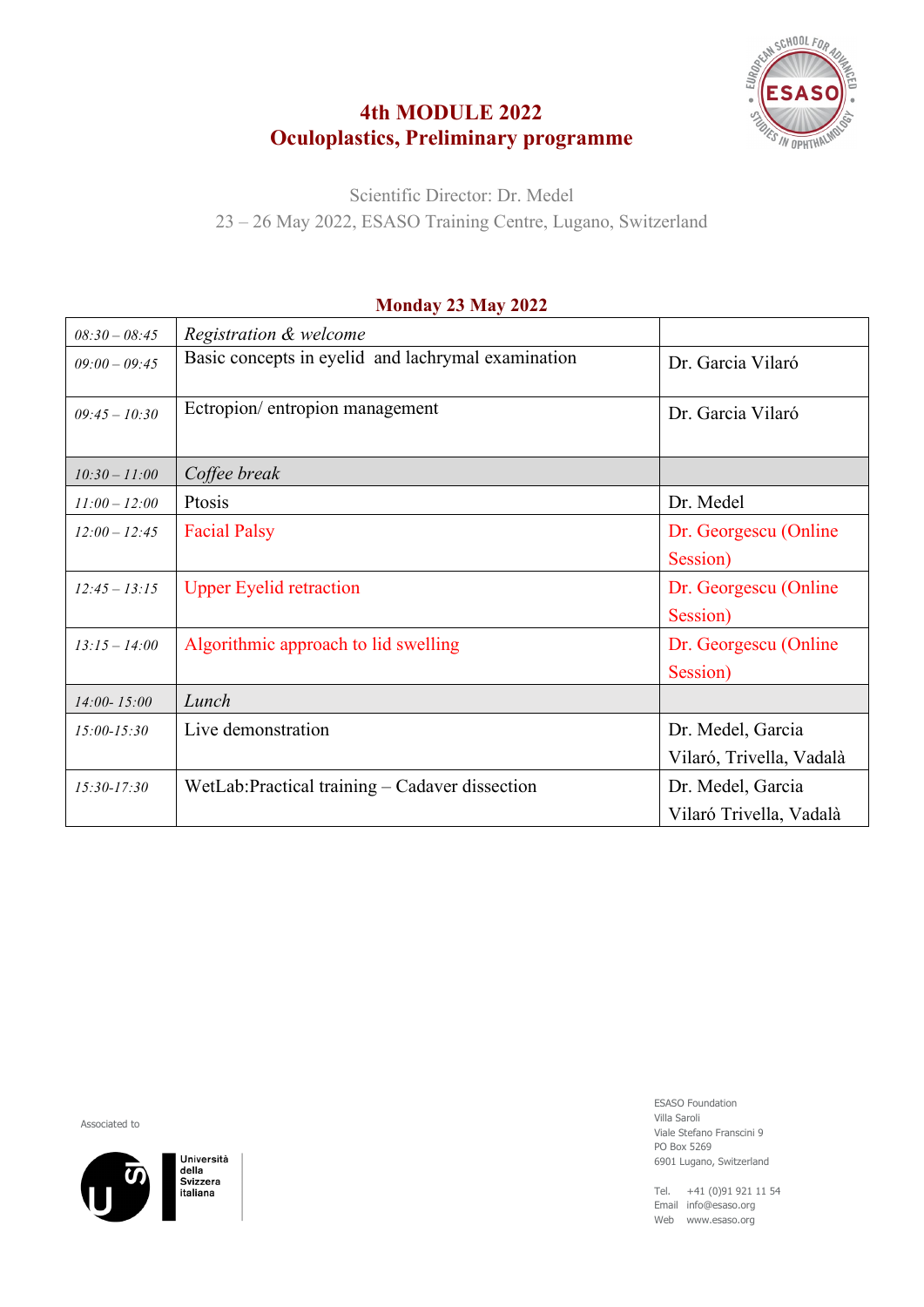

#### **Tuesday 24 May 2022**

| $09:00 - 09:45$                    | Lower lid retraction                                                  | Dr. Medel                                                                                        |
|------------------------------------|-----------------------------------------------------------------------|--------------------------------------------------------------------------------------------------|
| $09:45 - 10:30$                    | Lachrimal surgery                                                     | Dr. Trivella                                                                                     |
| $10:30 - 11:00$                    | Coffee break                                                          |                                                                                                  |
| $11:00-12:15$                      |                                                                       |                                                                                                  |
|                                    | Orbitopalpebral Trauma                                                | Dr. Medel                                                                                        |
| $12:15 - 13:00$                    | <b>Eyelid Tumours</b>                                                 | Dr. Garcia Vilaró                                                                                |
| $13:00 - 14:00$                    | Lunch break                                                           |                                                                                                  |
| $14:00 - 15:30$<br>$15:30 - 17:30$ | Live demonstration<br>WetLab: Practical training – Cadaver dissection | Dr. Medel, Garcia<br>Vilaró, Trivella, Vadalà,<br>Dr. Medel, Garcia<br>Vilaró, Trivella, Vadalà, |
|                                    |                                                                       |                                                                                                  |

## **Wednesday 25 May 2022**

| $09:00 - 09:45$ | Upper and lower eyelid reconstruction techniques    | Dr Schaudig   |
|-----------------|-----------------------------------------------------|---------------|
| $09:45 - 10:45$ | Basic concepts anatomy and examination of the orbit | Dr Schaudig   |
| $10:45 - 11:15$ | Coffee break                                        |               |
| $11:15 - 12:15$ |                                                     |               |
|                 | Evisceration, enucleation and exenteration          | Dr Schaudig   |
| $12:15 - 13:15$ | Orbital tumours management                          | Dr. Baldeschi |
| $13:15 - 14:15$ | Lunch break                                         |               |
| $14:15 - 15:45$ | Thyroid orbitopathy: diagnosis management           | Dr. Baldeschi |
| $15:45 - 17:30$ | Treatment of thyroid orbitopathy                    | Dr. Baldeschi |